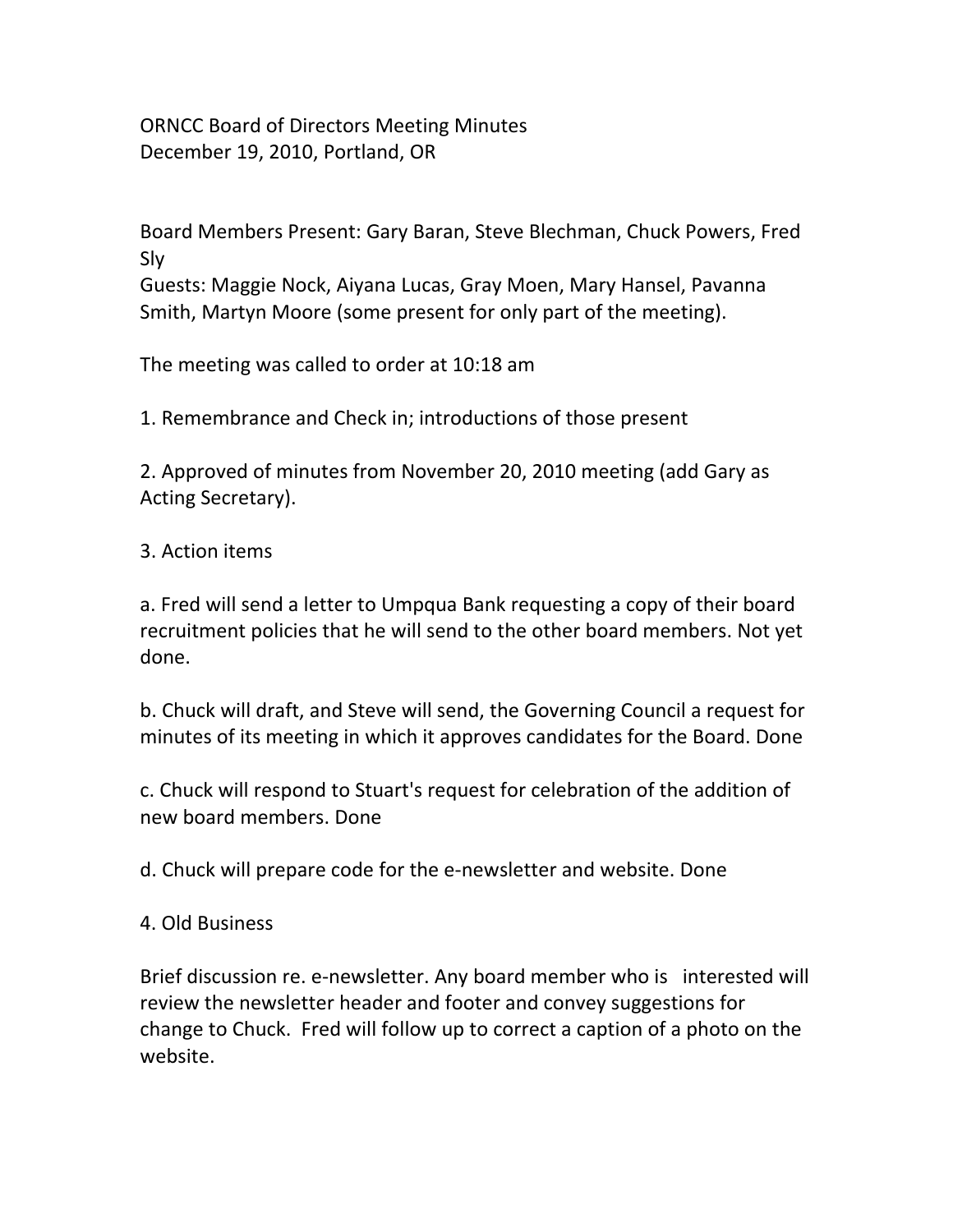## 5. New Business

a. Preliminary discussion of meeting schedule for 2011. Fred provided his calendar for part of 2011 so we can take that into account and he announced he will not be available for a March meeting. All board members (including new members) will be asked to bring their scheduling calendars to the January meeting in Portland. Chuck will email minutes of this meeting to all board members and note this request.

b. Pavanna Smith—introduced herself and described her availability to work as a volunteer for ORNCC, paid by Seniors Make Sense. She agreed to check with that organization to see if she could work for ORNCC even though ORNCC does not have a physical office. Fred agreed to contact Seniors Make Sense to find out their requirements and to send this and their contract to the board. Pavanna will provide us with a resume, references, and a statement of what she is hoping to experience working for ORNCC.

c. Discussion of the possibility of ORNCC sponsoring a Teach4Life Educator's Institute 5‐day training, June 20‐24, 2011 in Portland area for any educators (following Portland Village School training). The Board is enthusiastic about this possibility. Fred will ask if Sura Hart and Jean Morrison are available to provide training during these dates and to get the facilitator's packet from them. Chuck agreed to coordinate the Board's role in this effort.

d. Strategy for orienting new Board members: Chuck will send new Board member manuals (including the bylaws) to all Board members before the next meeting, and will remind members that we will have a potluck lunch at the meeting. Steve will invite Stuart Watson (or Bryn Hazel) to come to the January board meeting to offer a brief history of the organization. We will schedule a discussion, at the January meeting, of the mission and structure of the organization. Steve will plan a ritual for welcoming members to the board.

6. Checked out/Adjourned at 3:40 pm